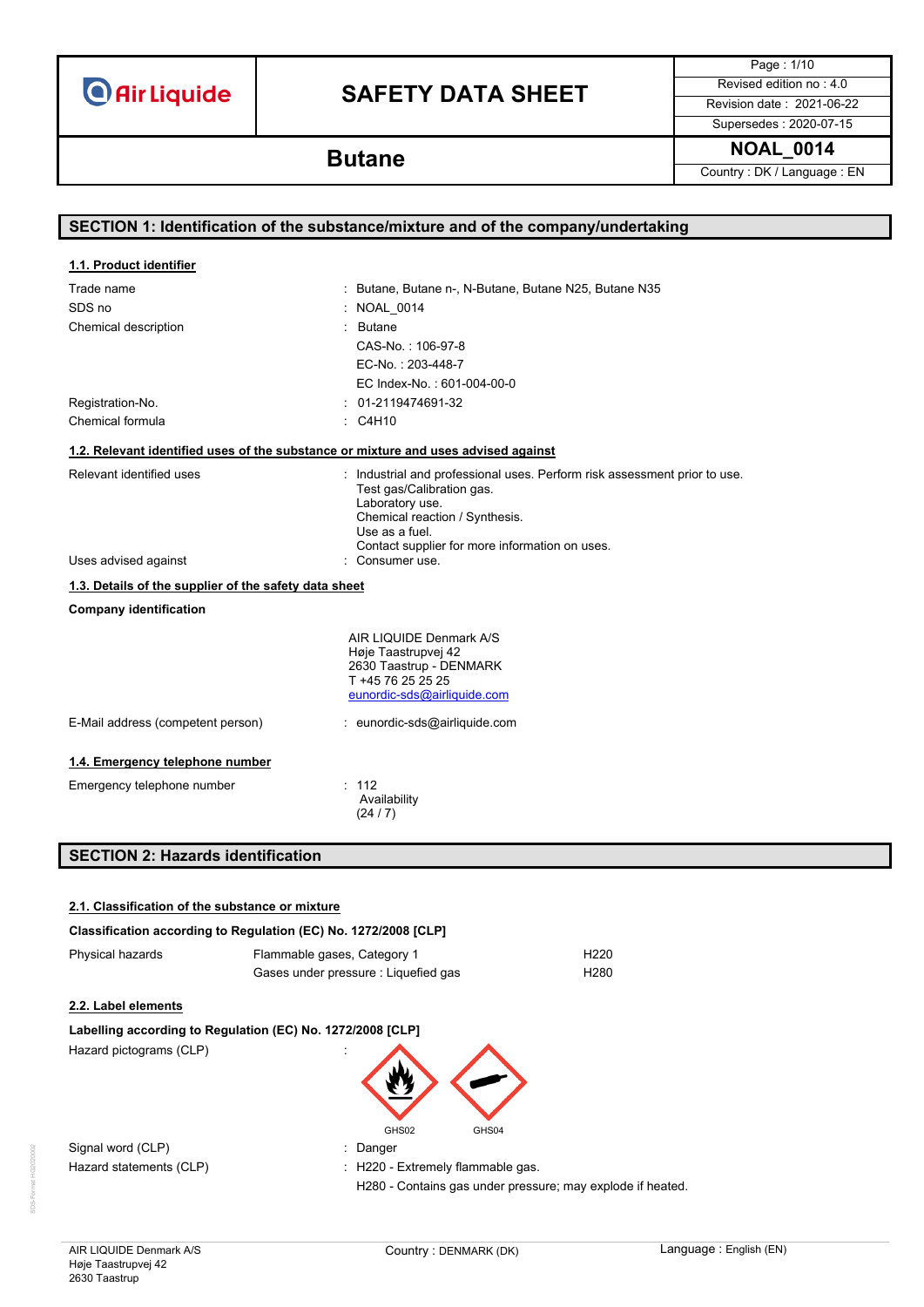# **SAFETY DATA SHEET** Revised edition no : 4.0

Page : 2/10 Supersedes : 2020-07-15

**NOAL\_0014 Butane**

Country : DK / Language : EN

```
Precautionary statements (CLP)
```
- Prevention : P210 - Keep away from heat, hot surfaces, sparks, open flames and other ignition sources. No smoking. - Response : P377 - Leaking gas fire: Do not extinguish, unless leak can be stopped safely. P381 - In case of leakage, eliminate all ignition sources. - Storage : P403 - Store in a well-ventilated place.

### **2.3. Other hazards**

: Contact with liquid may cause cold burns/frostbite.

## **SECTION 3: Composition/information on ingredients**

### **3.1. Substances**

| Name          | <b>Product identifier</b>                                                                                      | Composition [V-%]: | <b>Classification according to</b><br><b>Regulation (EC) No. 1272/2008 [CLP]</b> |
|---------------|----------------------------------------------------------------------------------------------------------------|--------------------|----------------------------------------------------------------------------------|
| <b>Butane</b> | (CAS-No.) 106-97-8<br>(EC-No.) 203-448-7<br>(EC Index-No.) 601-004-00-0<br>(Registration-No.) 01-2119474691-32 | 100                | Flam. Gas 1. H220<br>Press. Gas (Lig.), H280                                     |

*Contains no other components or impurities which will influence the classification of the product.*

: Not applicable. **3.2. Mixtures**

### **SECTION 4: First aid measures**

### **4.1. Description of first aid measures**

| - Inhalation                                                     | : Remove victim to uncontaminated area wearing self contained breathing apparatus. Keep<br>victim warm and rested. Call a doctor. Perform cardiopulmonary resuscitation if breathing<br>stopped. |  |
|------------------------------------------------------------------|--------------------------------------------------------------------------------------------------------------------------------------------------------------------------------------------------|--|
| - Skin contact                                                   | : In case of frostbite spray with water for at least 15 minutes. Apply a sterile dressing. Obtain<br>medical assistance.                                                                         |  |
| - Eye contact                                                    | : Immediately flush eyes thoroughly with water for at least 15 minutes.                                                                                                                          |  |
| - Ingestion                                                      | : Ingestion is not considered a potential route of exposure.                                                                                                                                     |  |
| 4.2. Most important symptoms and effects, both acute and delayed |                                                                                                                                                                                                  |  |

: Refer to section 11.

### **4.3. Indication of any immediate medical attention and special treatment needed**

: None.

### **SECTION 5: Firefighting measures**

### **5.1. Extinguishing media**

| - Suitable extinguishing media                             | : Water spray or fog.               |  |
|------------------------------------------------------------|-------------------------------------|--|
|                                                            | Dry powder.                         |  |
| - Unsuitable extinguishing media                           | : Carbon dioxide.                   |  |
|                                                            | Do not use water jet to extinguish. |  |
| 5.2. Special hazards arising from the substance or mixture |                                     |  |

| Specific hazards              | : Exposure to fire may cause containers to rupture/explode. |
|-------------------------------|-------------------------------------------------------------|
| Hazardous combustion products | : Carbon monoxide.                                          |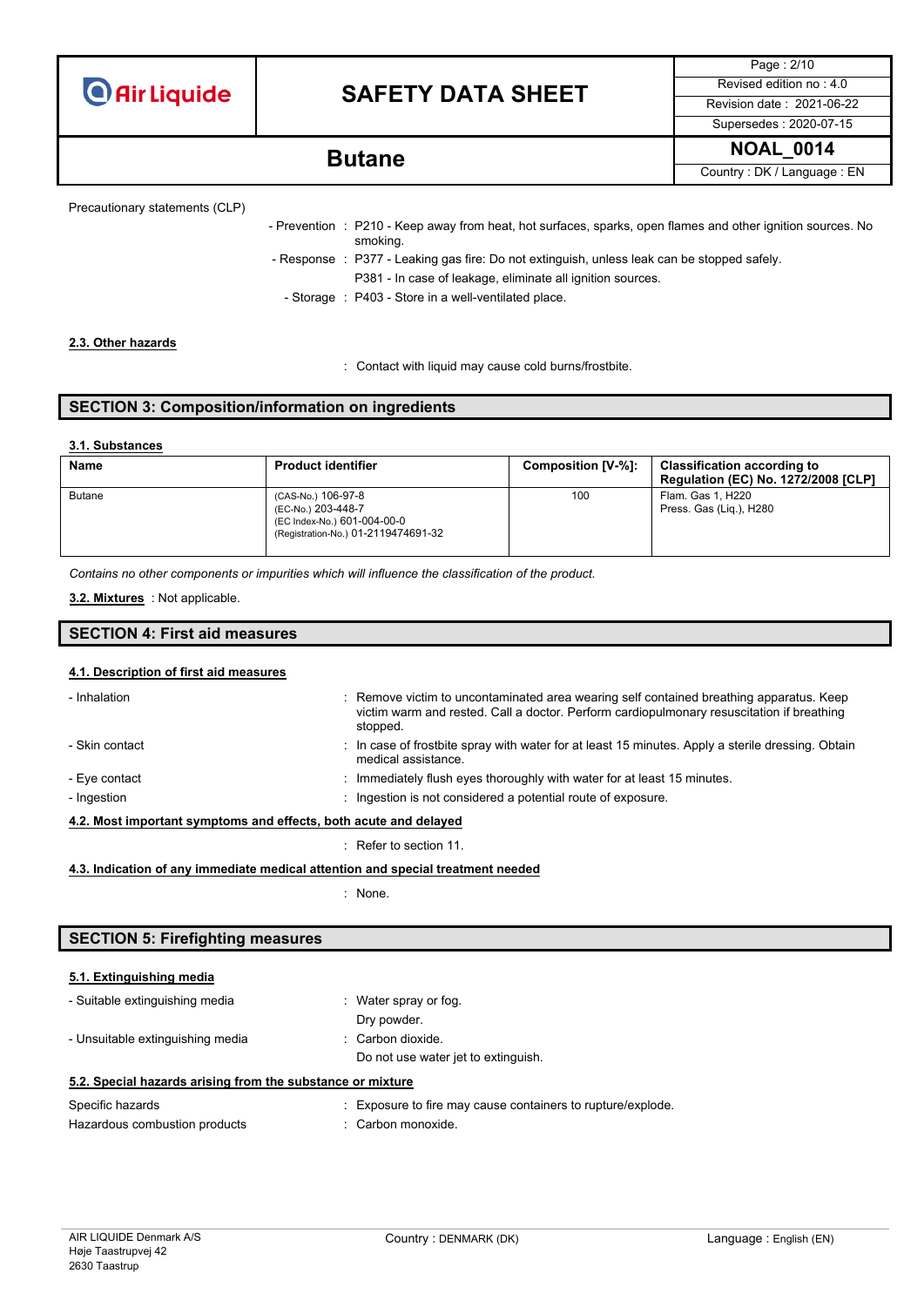# **SAFETY DATA SHEET** Revised edition no : 4.0

Page : 3/10 Supersedes : 2020-07-15

**NOAL\_0014 Butane**

Country : DK / Language : EN

| 5.3. Advice for firefighters                   |                                                                                                                                                                                                                                                                                                                   |
|------------------------------------------------|-------------------------------------------------------------------------------------------------------------------------------------------------------------------------------------------------------------------------------------------------------------------------------------------------------------------|
| Specific methods                               | : Use fire control measures appropriate for the surrounding fire. Exposure to fire and heat<br>radiation may cause gas receptacles to rupture. Cool endangered receptacles with water spray<br>jet from a protected position. Prevent water used in emergency cases from entering sewers and<br>drainage systems. |
|                                                | If possible, stop flow of product.                                                                                                                                                                                                                                                                                |
|                                                | Use water spray or fog to knock down fire fumes if possible.                                                                                                                                                                                                                                                      |
|                                                | Do not extinguish a leaking gas flame unless absolutely necessary. Spontaneous/explosive re-<br>ignition may occur. Extinguish any other fire.                                                                                                                                                                    |
|                                                | Move containers away from the fire area if this can be done without risk.                                                                                                                                                                                                                                         |
| Special protective equipment for fire fighters | : In confined space use self-contained breathing apparatus.                                                                                                                                                                                                                                                       |
|                                                | Standard protective clothing and equipment (Self Contained Breathing Apparatus) for fire<br>fighters.                                                                                                                                                                                                             |
|                                                | Standard EN 137 - Self-contained open-circuit compressed air breathing apparatus with full<br>face mask.                                                                                                                                                                                                          |
|                                                | Standard EN 469 - Protective clothing for firefighters. Standard - EN 659: Protective gloves for<br>firefighters.                                                                                                                                                                                                 |
|                                                |                                                                                                                                                                                                                                                                                                                   |

## **SECTION 6: Accidental release measures**

## **6.1. Personal precautions, protective equipment and emergency procedures**

|                                                           | : Try to stop release.                                                                                                    |
|-----------------------------------------------------------|---------------------------------------------------------------------------------------------------------------------------|
|                                                           | Evacuate area.                                                                                                            |
|                                                           | Monitor concentration of released product.                                                                                |
|                                                           | Consider the risk of potentially explosive atmospheres.                                                                   |
|                                                           | Wear self-contained breathing apparatus when entering area unless atmosphere is proved to<br>be safe.                     |
|                                                           | Eliminate ignition sources.                                                                                               |
|                                                           | Ensure adequate air ventilation.                                                                                          |
|                                                           | Prevent from entering sewers, basements and workpits, or any place where its accumulation<br>can be dangerous.            |
|                                                           | Act in accordance with local emergency plan.                                                                              |
|                                                           | Stay upwind.                                                                                                              |
| 6.2. Environmental precautions                            |                                                                                                                           |
|                                                           | : Try to stop release.                                                                                                    |
| 6.3. Methods and material for containment and cleaning up |                                                                                                                           |
|                                                           | : Keep area evacuated and free from ignition sources until any spilled liquid has evaporated<br>(ground free from frost). |
| 6.4. Reference to other sections                          |                                                                                                                           |
|                                                           | $\therefore$ See also sections 8 and 13.                                                                                  |

| <b>SECTION 7: Handling and storage</b> |                                                                                                  |
|----------------------------------------|--------------------------------------------------------------------------------------------------|
| 7.1. Precautions for safe handling     |                                                                                                  |
| Safe use of the product                | : Do not breathe gas.                                                                            |
|                                        | Avoid release of product into atmosphere.                                                        |
|                                        | The product must be handled in accordance with good industrial hygiene and safety<br>procedures. |
|                                        | Only experienced and properly instructed persons should handle gases under pressure.             |
|                                        | Consider pressure relief device(s) in gas installations.                                         |
|                                        | Ensure the complete gas system was (or is requisibly) checked for leaks before use               |

 $\epsilon$ e gas system was (or is regularily) checked for leaks before  $\iota$ 

Do not smoke while handling product.

Use only properly specified equipment which is suitable for this product, its supply pressure and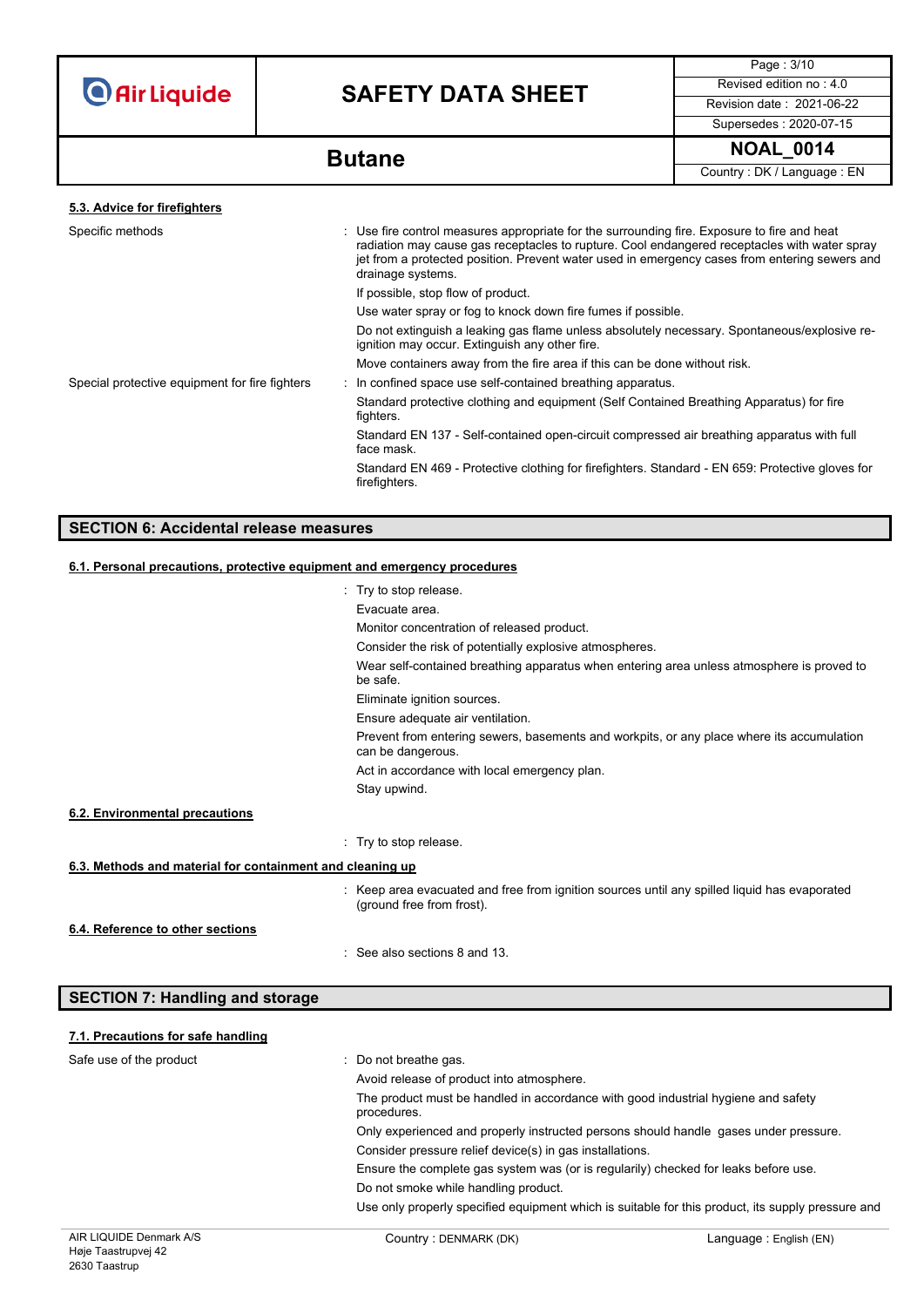# **SAFETY DATA SHEET** Revised edition no : 4.0

Page : 4/10 Supersedes : 2020-07-15

| <b>Butane</b> | <b>NOAL</b><br>0014                                    |
|---------------|--------------------------------------------------------|
|               | $O_{\text{cutoff}}$ . $\mathbf{D}^{t}$ is an integral. |

|  | Country: DK / Language: EN |
|--|----------------------------|
|--|----------------------------|

|                                                                   | temperature. Contact your gas supplier if in doubt.                                                                                                              |
|-------------------------------------------------------------------|------------------------------------------------------------------------------------------------------------------------------------------------------------------|
|                                                                   | Avoid suck back of water, acid and alkalis.                                                                                                                      |
|                                                                   | Assess the risk of potentially explosive atmospheres and the need for explosion-proof<br>equipment.                                                              |
|                                                                   | Purge air from system before introducing gas.                                                                                                                    |
|                                                                   | Take precautionary measures against static discharge.                                                                                                            |
|                                                                   | Keep away from ignition sources (including static discharges).                                                                                                   |
|                                                                   | Consider the use of only non-sparking tools.                                                                                                                     |
|                                                                   | Ensure equipment is adequately earthed.                                                                                                                          |
| Safe handling of the gas receptacle                               | Refer to supplier's container handling instructions.                                                                                                             |
|                                                                   | Do not allow backfeed into the container.                                                                                                                        |
|                                                                   | Protect containers from physical damage; do not drag, roll, slide or drop.                                                                                       |
|                                                                   | When moving cylinders, even for short distances, use a cart (trolley, hand truck, etc.) designed<br>to transport cylinders.                                      |
|                                                                   | Leave valve protection caps in place until the container has been secured against either a wall<br>or bench or placed in a container stand and is ready for use. |
|                                                                   | If user experiences any difficulty operating valve discontinue use and contact supplier.                                                                         |
|                                                                   | Never attempt to repair or modify container valves or safety relief devices.                                                                                     |
|                                                                   | Damaged valves should be reported immediately to the supplier.                                                                                                   |
|                                                                   | Keep container valve outlets clean and free from contaminants particularly oil and water.                                                                        |
|                                                                   | Replace valve outlet caps or plugs and container caps where supplied as soon as container is<br>disconnected from equipment.                                     |
|                                                                   | Close container valve after each use and when empty, even if still connected to equipment.                                                                       |
|                                                                   | Never attempt to transfer gases from one cylinder/container to another.                                                                                          |
|                                                                   | Never use direct flame or electrical heating devices to raise the pressure of a container.                                                                       |
|                                                                   | Do not remove or deface labels provided by the supplier for the identification of the content of<br>the container.                                               |
|                                                                   | Suck back of water into the container must be prevented.                                                                                                         |
|                                                                   | Open valve slowly to avoid pressure shock.                                                                                                                       |
| 7.2. Conditions for safe storage, including any incompatibilities |                                                                                                                                                                  |
|                                                                   | : Observe all regulations and local requirements regarding storage of containers.                                                                                |
|                                                                   | Containers should not be stored in conditions likely to encourage corrosion.                                                                                     |
|                                                                   | Container valve guards or caps should be in place.                                                                                                               |
|                                                                   | Containers should be stored in the vertical position and properly secured to prevent them from<br>falling over.                                                  |
|                                                                   | Stored containers should be periodically checked for general condition and leakage.                                                                              |
|                                                                   | Keep container below 50°C in a well ventilated place.                                                                                                            |
|                                                                   | Store containers in location free from fire risk and away from sources of heat and ignition.                                                                     |
|                                                                   | Keep away from combustible materials.                                                                                                                            |
|                                                                   | Segregate from oxidant gases and other oxidants in store.                                                                                                        |
|                                                                   | All electrical equipment in the storage areas should be compatible with the risk of a potentially<br>explosive atmosphere.                                       |
| 7.3. Specific end use(s)                                          |                                                                                                                                                                  |

### : None.

## **SECTION 8: Exposure controls/personal protection**

## **8.1. Control parameters**

| <b>Butane (106-97-8)</b>                      |                        |  |
|-----------------------------------------------|------------------------|--|
| <b>Denmark - Occupational Exposure Limits</b> |                        |  |
| Local name                                    | n-Butan                |  |
| Grænseværdi (8 timer) (mg/m <sup>3</sup> )    | 1200 mg/m <sup>3</sup> |  |
| Grænseværdi (8 timer) (ppm)                   | 500 ppm                |  |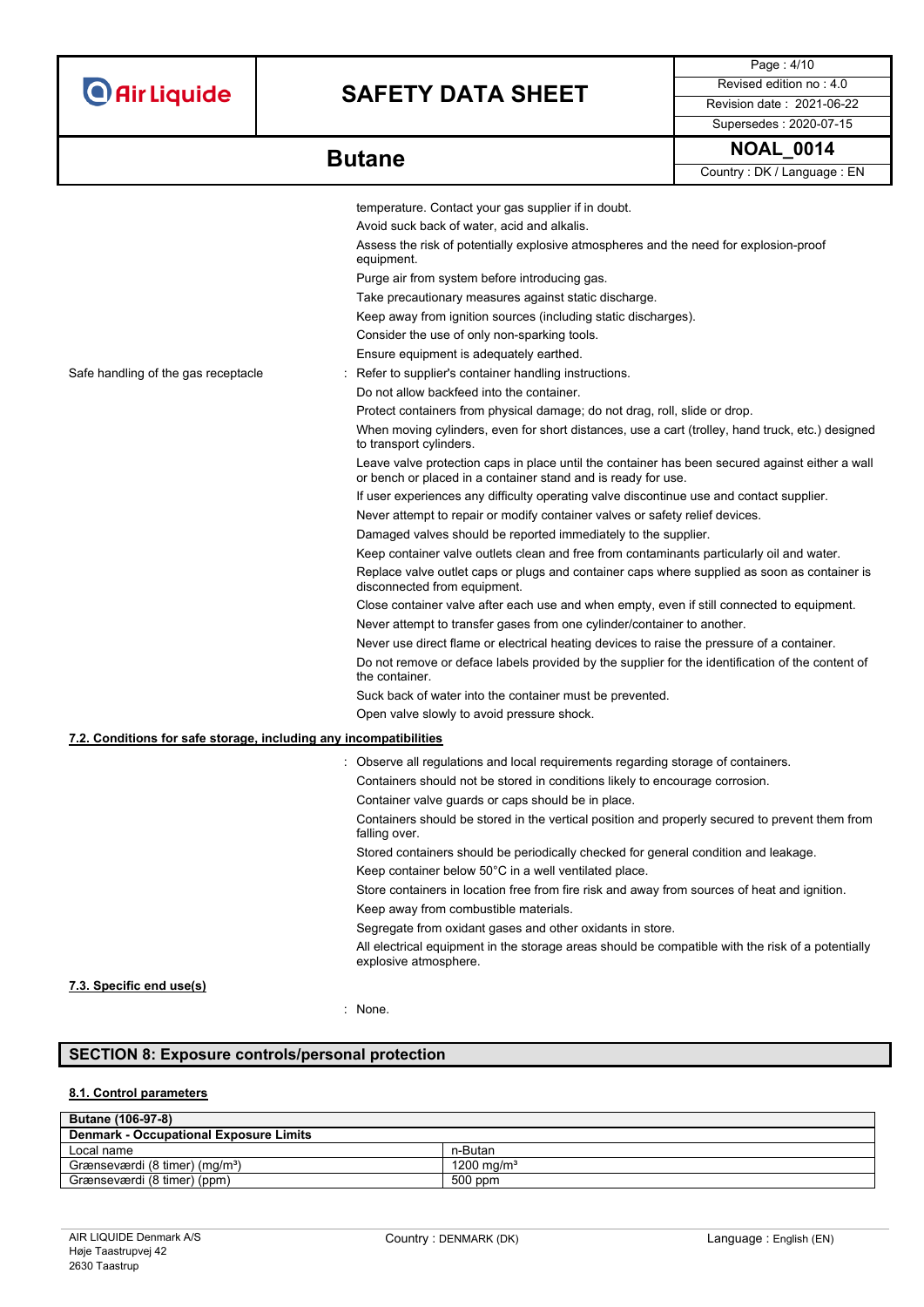# **SAFETY DATA SHEET** Revised edition no : 4.0

Page : 5/10

Supersedes : 2020-07-15

Country : DK / Language : EN

## **NOAL\_0014 Butane**

| Butane (106-97-8)                                                         |                   |                                                                                                                                                                                                                                                                                                                                                                                                                                                                                            |
|---------------------------------------------------------------------------|-------------------|--------------------------------------------------------------------------------------------------------------------------------------------------------------------------------------------------------------------------------------------------------------------------------------------------------------------------------------------------------------------------------------------------------------------------------------------------------------------------------------------|
| <b>Denmark - Occupational Exposure Limits</b>                             |                   |                                                                                                                                                                                                                                                                                                                                                                                                                                                                                            |
| Local name                                                                |                   | n-Butan                                                                                                                                                                                                                                                                                                                                                                                                                                                                                    |
| Grænseværdi (8 timer) (mg/m <sup>3</sup> )                                |                   | 1200 mg/m <sup>3</sup>                                                                                                                                                                                                                                                                                                                                                                                                                                                                     |
| Grænseværdi (8 timer) (ppm)                                               |                   | 500 ppm                                                                                                                                                                                                                                                                                                                                                                                                                                                                                    |
|                                                                           |                   |                                                                                                                                                                                                                                                                                                                                                                                                                                                                                            |
| DNEL (Derived-No Effect Level)                                            | None established. |                                                                                                                                                                                                                                                                                                                                                                                                                                                                                            |
| PNEC (Predicted No-Effect Concentration)                                  | None established. |                                                                                                                                                                                                                                                                                                                                                                                                                                                                                            |
| 8.2. Exposure controls                                                    |                   |                                                                                                                                                                                                                                                                                                                                                                                                                                                                                            |
| 8.2.1. Appropriate engineering controls                                   |                   | : Provide adequate general and local exhaust ventilation.                                                                                                                                                                                                                                                                                                                                                                                                                                  |
|                                                                           |                   | Product to be handled in a closed system.                                                                                                                                                                                                                                                                                                                                                                                                                                                  |
|                                                                           |                   |                                                                                                                                                                                                                                                                                                                                                                                                                                                                                            |
|                                                                           |                   | Systems under pressure should be regularily checked for leakages.                                                                                                                                                                                                                                                                                                                                                                                                                          |
|                                                                           |                   | Ensure exposure is below occupational exposure limits (where available).                                                                                                                                                                                                                                                                                                                                                                                                                   |
|                                                                           |                   | Gas detectors should be used when flammable gases/vapours may be released.                                                                                                                                                                                                                                                                                                                                                                                                                 |
|                                                                           |                   | Consider the use of a work permit system e.g. for maintenance activities.                                                                                                                                                                                                                                                                                                                                                                                                                  |
| 8.2.2. Individual protection measures, e.g. personal protective equipment |                   |                                                                                                                                                                                                                                                                                                                                                                                                                                                                                            |
|                                                                           |                   | $\colon\;$ A risk assessment should be conducted and documented in each work area to assess the risks<br>related to the use of the product and to select the PPE that matches the relevant risk. The<br>following recommendations should be considered:<br>PPE compliant to the recommended EN/ISO standards should be selected.                                                                                                                                                           |
| • Eye/face protection                                                     |                   | Wear goggles when transfilling or breaking transfer connections.<br>Standard EN 166 - Personal eye-protection - specifications.                                                                                                                                                                                                                                                                                                                                                            |
| • Skin protection                                                         |                   |                                                                                                                                                                                                                                                                                                                                                                                                                                                                                            |
| - Hand protection                                                         |                   | : Wear working gloves when handling gas containers.                                                                                                                                                                                                                                                                                                                                                                                                                                        |
|                                                                           |                   |                                                                                                                                                                                                                                                                                                                                                                                                                                                                                            |
|                                                                           |                   | Standard EN 388 - Protective gloves against mechanical risk.                                                                                                                                                                                                                                                                                                                                                                                                                               |
|                                                                           |                   | Wear cold insulating gloves when transfilling or breaking transfer connections.                                                                                                                                                                                                                                                                                                                                                                                                            |
|                                                                           |                   | Standard EN 511 - Cold insulating gloves.                                                                                                                                                                                                                                                                                                                                                                                                                                                  |
|                                                                           |                   | Hydrogenated Nitrile -Butadiene rubber (HNBR).                                                                                                                                                                                                                                                                                                                                                                                                                                             |
| - Other                                                                   |                   | Consider the use of flame resistant anti-static safety clothing.<br>Standard EN ISO 14116 - Limited flame spread materials.<br>Standard EN 1149-5 - Protective clothing: Electrostatic properties.<br>Wear safety shoes while handling containers.<br>Standard EN ISO 20345 - Personal protective equipment - Safety footwear.                                                                                                                                                             |
| • Respiratory protection                                                  |                   | Gas filters may be used if all surrounding conditions e.g. type and concentration of the<br>contaminant(s) and duration of use are known.<br>Use gas filters with full face mask, where exposure limits may be exceeded for a short-term<br>period, e.g. connecting or disconnecting containers.<br>Recommended: Filter AX (brown).<br>Gas filters do not protect against oxygen deficiency.<br>Standard EN 14387 - Gas filter(s), combined filter(s) and standard EN136, full face masks. |
| • Thermal hazards                                                         |                   | None in addition to the above sections.                                                                                                                                                                                                                                                                                                                                                                                                                                                    |
| 8.2.3. Environmental exposure controls                                    |                   | Befor to local requisitions for restriction of emissions to the atmosphere. See section 12 for                                                                                                                                                                                                                                                                                                                                                                                             |

: Refer to local regulations for restriction of emissions to the atmosphere. See section 13 for specific methods for waste gas treatment.

### **SECTION 9: Physical and chemical properties**

### **9.1. Information on basic physical and chemical properties**

### Appearance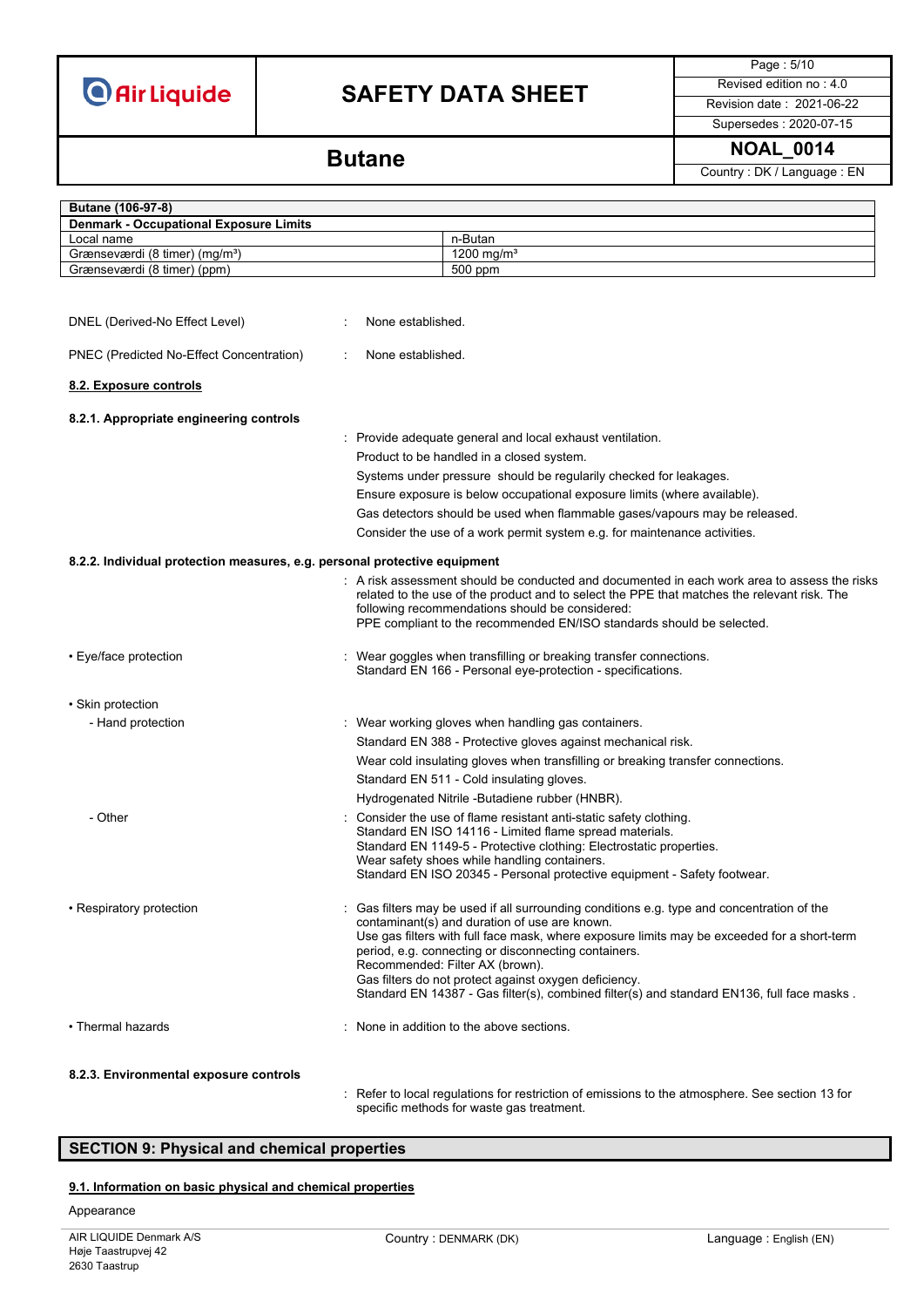# **SAFETY DATA SHEET** Revised edition no : 4.0

Page : 6/10 Supersedes : 2020-07-15

**Butane Butane Butane Butane Butane Butane Butane Butane Butane Butane Butane Butane Butane Butane Butane Butane Butane Butane Butane Butane Butane Butane Butane Butane Butan** Country : DK / Language : EN

| Physical state at 20°C / 101.3kPa<br>٠          | : Gas                                                                                                     |
|-------------------------------------------------|-----------------------------------------------------------------------------------------------------------|
| Colour<br>$\bullet$                             | Colourless.                                                                                               |
| Odour                                           | Stenchant often added. Sweetish. Poor warning properties at low concentrations.                           |
| Odour threshold                                 | Odour threshold is subjective and inadequate to warn of overexposure.                                     |
| pH                                              | Not applicable for gases and gas mixtures.                                                                |
| Melting point / Freezing point                  | $: -138 °C$                                                                                               |
| Boiling point                                   | : $-0.5$ °C                                                                                               |
| Flash point                                     | : Not applicable for gases and gas mixtures.                                                              |
| Evaporation rate                                | Not applicable for gases and gas mixtures.                                                                |
| Flammability (solid, gas)                       | Extremely flammable gas                                                                                   |
| <b>Explosive limits</b>                         | $1.4 - 9.4$ vol %                                                                                         |
| Vapour pressure [20°C]                          | $: 2 \text{ bar(a)}$                                                                                      |
| Vapour pressure [50°C]                          | $: 5 \text{ bar(a)}$                                                                                      |
| Vapour density                                  | : Not applicable.                                                                                         |
| Relative density, liquid (water=1)              | .06                                                                                                       |
| Relative density, gas (air=1)                   | : 2.1                                                                                                     |
| Water solubility                                | $: 88$ mg/                                                                                                |
| Partition coefficient n-octanol/water (Log Kow) | : 2.89                                                                                                    |
| Auto-ignition temperature                       | $\therefore$ 365 °C                                                                                       |
| Decomposition temperature                       | Not applicable.                                                                                           |
| Viscosity                                       | No reliable data available.                                                                               |
| <b>Explosive properties</b>                     | Not applicable.                                                                                           |
| Oxidising properties                            | : Not applicable.                                                                                         |
| 9.2. Other information                          |                                                                                                           |
| Molar mass                                      | 58 g/mol                                                                                                  |
| Critical temperature [°C]                       | 152 °C                                                                                                    |
| Other data                                      | Gas/vapour heavier than air. May accumulate in confined spaces, particularly at or below<br>ground level. |

| <b>SECTION 10: Stability and reactivity</b> |                                                                                |  |
|---------------------------------------------|--------------------------------------------------------------------------------|--|
| 10.1. Reactivity                            | : No reactivity hazard other than the effects described in sub-sections below. |  |
| 10.2. Chemical stability                    |                                                                                |  |
|                                             | : Stable under normal conditions.                                              |  |
| 10.3. Possibility of hazardous reactions    |                                                                                |  |
|                                             | : Can form explosive mixture with air.                                         |  |
|                                             | May react violently with oxidants.                                             |  |
| 10.4. Conditions to avoid                   |                                                                                |  |
|                                             | : Keep away from heat/sparks/open flames/hot surfaces. $-$ No smoking.         |  |
|                                             | Avoid moisture in installation systems.                                        |  |
| 10.5. Incompatible materials                |                                                                                |  |
|                                             | : Air, Oxidisers.                                                              |  |
|                                             | For additional information on compatibility refer to ISO 11114.                |  |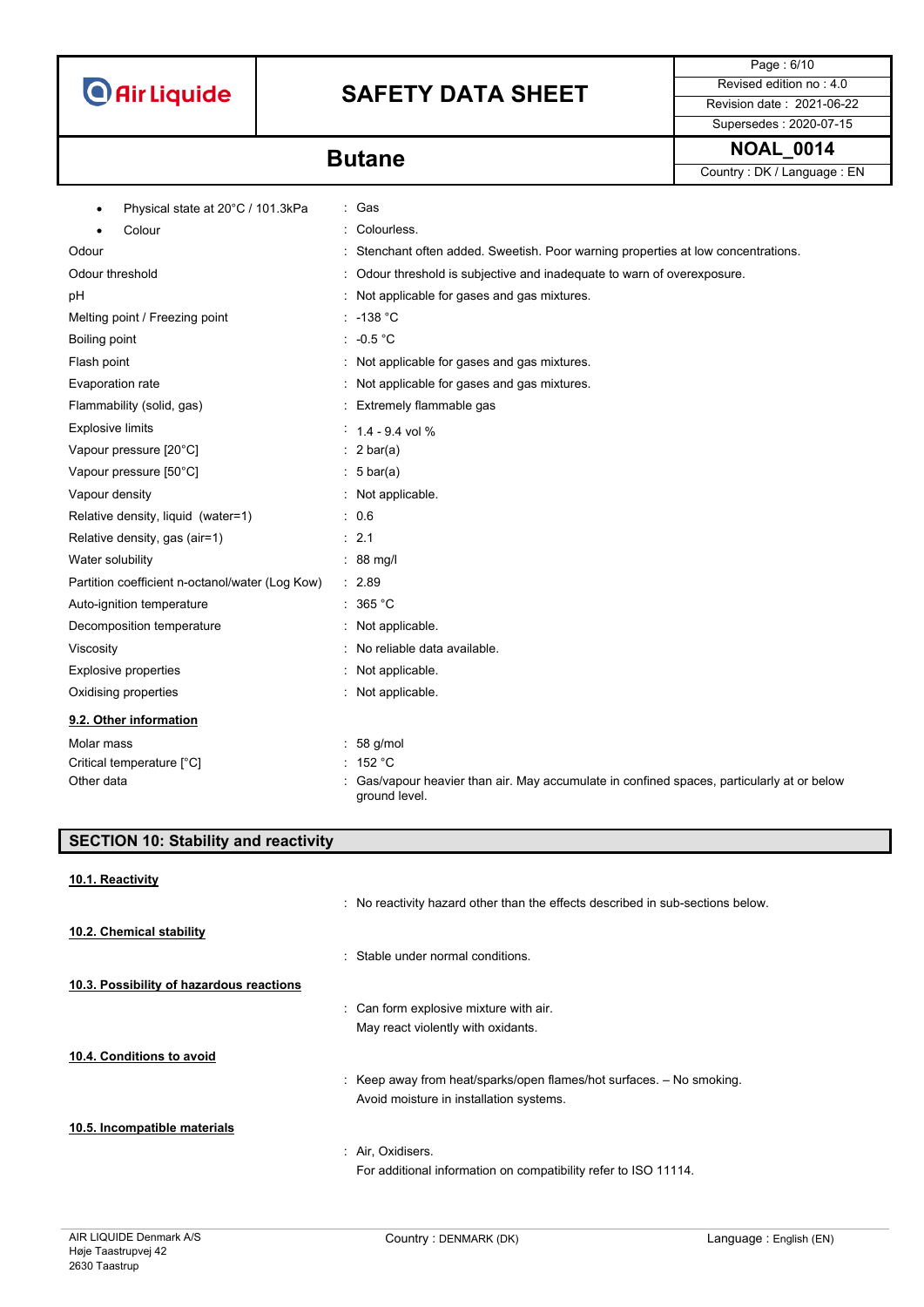# **SAFETY DATA SHEET** Revised edition no : 4.0

Page : 7/10 Supersedes : 2020-07-15

**NOAL\_0014 Butane**

Country : DK / Language : EN

### **10.6. Hazardous decomposition products**

: Under normal conditions of storage and use, hazardous decomposition products should not be produced.

## **SECTION 11: Toxicological information**

### **11.1. Information on toxicological effects**

| <b>Acute toxicity</b>                | : Toxicological effects not expected from this product if occupational exposure limit values are<br>not exceeded. |
|--------------------------------------|-------------------------------------------------------------------------------------------------------------------|
| <b>Skin corrosion/irritation</b>     | : No known effects from this product.                                                                             |
| Serious eye damage/irritation        | : No known effects from this product.                                                                             |
| Respiratory or skin sensitisation    | No known effects from this product.                                                                               |
| Germ cell mutagenicity               | No known effects from this product.                                                                               |
| Carcinogenicity                      | : No known effects from this product.                                                                             |
| <b>Reproductive toxicity</b>         |                                                                                                                   |
| Toxic for reproduction: Fertility    | No known effects from this product.                                                                               |
| Toxic for reproduction: unborn child | No known effects from this product.                                                                               |
| <b>STOT-single exposure</b>          | : No known effects from this product.                                                                             |
| <b>STOT-repeated exposure</b>        | No known effects from this product.                                                                               |
| <b>Aspiration hazard</b>             | Not applicable for gases and gas mixtures.                                                                        |

### **SECTION 12: Ecological information**

### **12.1. Toxicity**

| Assessment                               | : Classification criteria are not met.                                                                                          |                        |
|------------------------------------------|---------------------------------------------------------------------------------------------------------------------------------|------------------------|
| EC50 48h - Daphnia magna [mg/l]          | : $14.2 \text{ mq/l}$                                                                                                           |                        |
| EC50 72h - Algae [mg/l]                  | $: 7.7$ mg/                                                                                                                     |                        |
| LC50 96 h - Fish [mg/l]                  | : $24.1 \text{ mq/l}$                                                                                                           |                        |
| Butane (106-97-8)                        |                                                                                                                                 |                        |
| EC50 48h - Daphnia magna [mg/l]          | $14.2$ mg/l                                                                                                                     |                        |
| EC50 72h - Algae [mg/l]                  | $7.7 \text{ mg/l}$                                                                                                              |                        |
| LC50 96 h - Fish [mg/l]                  | 24.1 mg/l                                                                                                                       |                        |
| 12.2. Persistence and degradability      |                                                                                                                                 |                        |
| Assessment                               | : The substance is readily biodegradable. Unlikely to persist.                                                                  |                        |
| 12.3. Bioaccumulative potential          |                                                                                                                                 |                        |
| Assessment                               | : Not expected to bioaccumulate due to the low log Kow (log Kow $<$ 4).<br>Refer to section 9.                                  |                        |
| 12.4. Mobility in soil                   |                                                                                                                                 |                        |
| Assessment                               | Because of its high volatility, the product is unlikely to cause ground or water pollution.<br>Partition into soil is unlikely. |                        |
| 12.5. Results of PBT and vPvB assessment |                                                                                                                                 |                        |
| Assessment                               | : Not classified as PBT or vPvB.                                                                                                |                        |
| 12.6. Other adverse effects              |                                                                                                                                 |                        |
| Other adverse effects                    | : No known effects from this product.                                                                                           |                        |
| Effect on the ozone layer                | : None.                                                                                                                         |                        |
| AIR LIQUIDE Denmark A/S                  | Country: DENMARK (DK)                                                                                                           | Language: English (EN) |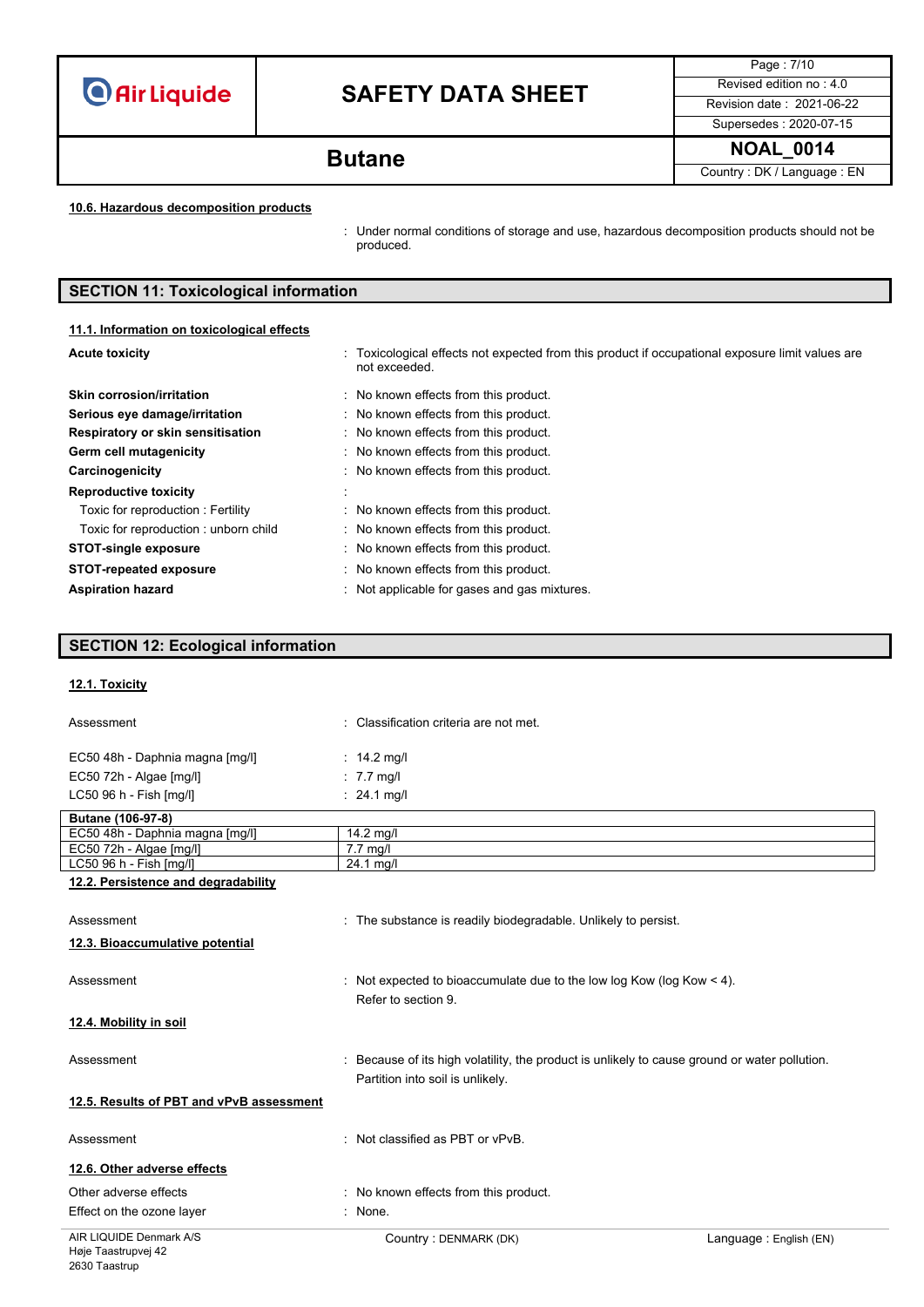|                                                                                                                                                                                       |                                                                                                                                                       | Page: 8/10                |
|---------------------------------------------------------------------------------------------------------------------------------------------------------------------------------------|-------------------------------------------------------------------------------------------------------------------------------------------------------|---------------------------|
| <b>O</b> Air Liquide                                                                                                                                                                  | <b>SAFETY DATA SHEET</b>                                                                                                                              | Revised edition no: 4.0   |
|                                                                                                                                                                                       |                                                                                                                                                       | Revision date: 2021-06-22 |
|                                                                                                                                                                                       |                                                                                                                                                       | Supersedes: 2020-07-15    |
| <b>Butane</b>                                                                                                                                                                         |                                                                                                                                                       | <b>NOAL 0014</b>          |
|                                                                                                                                                                                       |                                                                                                                                                       |                           |
| : 4<br>Global warming potential [CO2=1]<br>Effect on global warming<br>: Contains greenhouse gas(es).<br>When discharged in large quantities may contribute to the greenhouse effect. |                                                                                                                                                       |                           |
| <b>SECTION 13: Disposal considerations</b>                                                                                                                                            |                                                                                                                                                       |                           |
| 13.1. Waste treatment methods                                                                                                                                                         |                                                                                                                                                       |                           |
|                                                                                                                                                                                       | Contact supplier if quidance is required.                                                                                                             |                           |
| Do not discharge into areas where there is a risk of forming an explosive mixture with air.<br>Waste gas should be flared through a suitable burner with flash back arrestor.         |                                                                                                                                                       |                           |
|                                                                                                                                                                                       | Do not discharge into any place where its accumulation could be dangerous.                                                                            |                           |
|                                                                                                                                                                                       | Ensure that the emission levels from local regulations or operating permits are not exceeded.                                                         |                           |
|                                                                                                                                                                                       | Refer to the EIGA code of practice Doc.30 "Disposal of Gases", downloadable at<br>http://www.eiga.org for more guidance on suitable disposal methods. |                           |
|                                                                                                                                                                                       | Return unused product in original container to supplier.                                                                                              |                           |
| List of hazardous waste codes (from<br>Commission Decision 2000/532/EC as<br>amended)                                                                                                 | : 16 05 04 *: Gases in pressure containers (including halons) containing hazardous substances.                                                        |                           |
| 13.2. Additional information                                                                                                                                                          |                                                                                                                                                       |                           |

: External treatment and disposal of waste should comply with applicable local and/or national regulations.

## **SECTION 14: Transport information**

| 14.1. UN number                       |                                                                                                                                                             |
|---------------------------------------|-------------------------------------------------------------------------------------------------------------------------------------------------------------|
| UN-No.                                | : 1011                                                                                                                                                      |
| 14.2. UN proper shipping name         |                                                                                                                                                             |
| Transport by road/rail (ADR/RID)      | <b>BUTANE</b>                                                                                                                                               |
| Transport by air (ICAO-TI / IATA-DGR) | <b>Butane</b>                                                                                                                                               |
| Transport by sea (IMDG)               | <b>BUTANE</b>                                                                                                                                               |
| 14.3. Transport hazard class(es)      |                                                                                                                                                             |
| Labelling                             |                                                                                                                                                             |
|                                       | 2.1 : Flammable gases.                                                                                                                                      |
| Transport by road/rail (ADR/RID)      |                                                                                                                                                             |
| Class                                 | $\therefore$ 2                                                                                                                                              |
| Classification code                   | : 2F                                                                                                                                                        |
| Hazard identification number          | : 23                                                                                                                                                        |
| <b>Tunnel Restriction</b>             | B/D - Tank carriage : Passage forbidden through tunnels of category B, C, D and E. Other<br>carriage: Passage forbidden through tunnels of category D and E |
| Transport by air (ICAO-TI / IATA-DGR) |                                                                                                                                                             |
| Class / Div. (Sub. risk(s))           | : 2.1                                                                                                                                                       |
| Transport by sea (IMDG)               |                                                                                                                                                             |
| Class / Div. (Sub. risk(s))           | : 2.1                                                                                                                                                       |
| Emergency Schedule (EmS) - Fire       | $: F-D$                                                                                                                                                     |
| Emergency Schedule (EmS) - Spillage   | $: S-U$                                                                                                                                                     |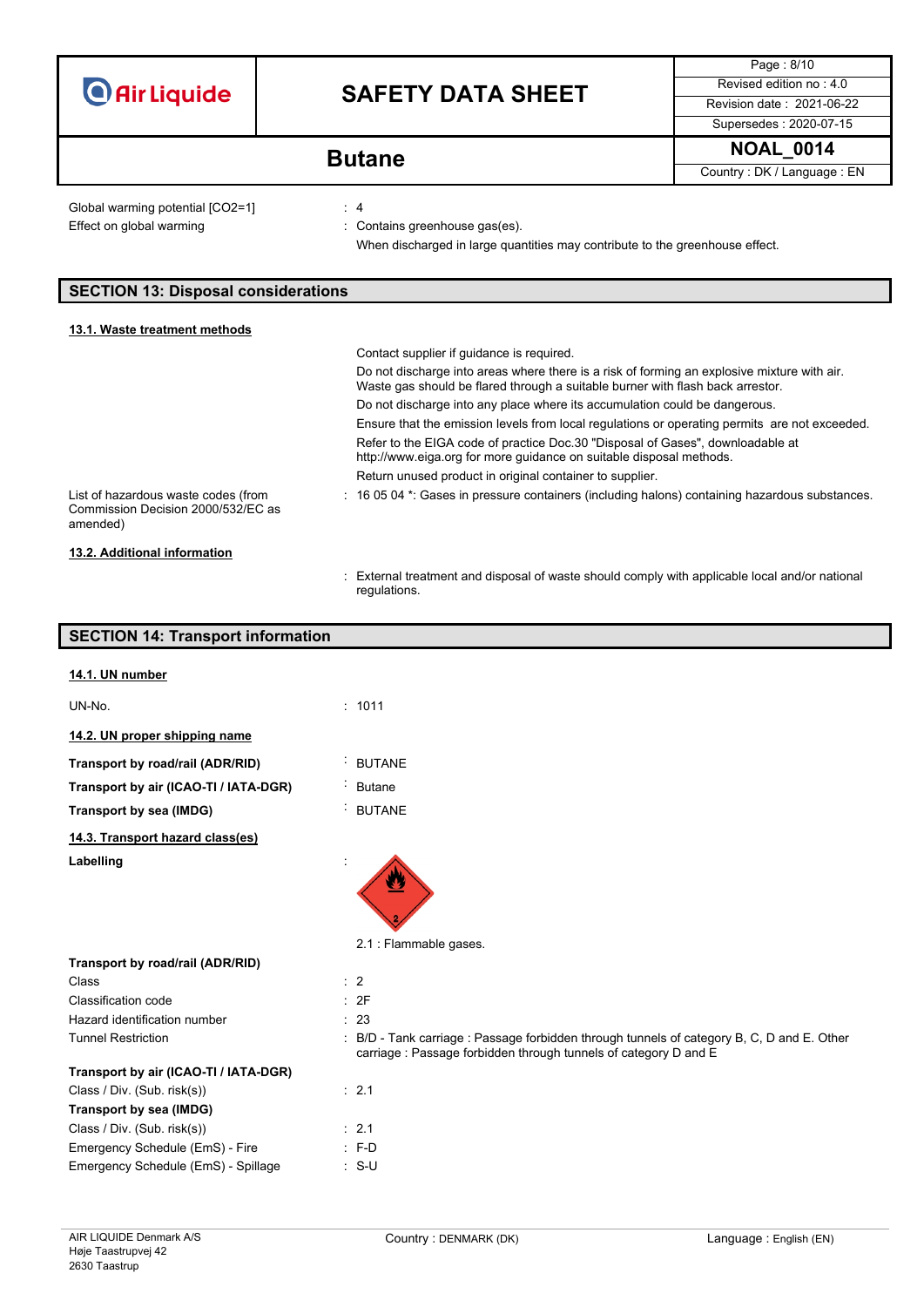|                                                                          |  |                                                                                                                                          | Page: 9/10                   |
|--------------------------------------------------------------------------|--|------------------------------------------------------------------------------------------------------------------------------------------|------------------------------|
| <b>O</b> Air Liquide                                                     |  | <b>SAFETY DATA SHEET</b>                                                                                                                 | Revised edition no: 4.0      |
|                                                                          |  |                                                                                                                                          | Revision date: 2021-06-22    |
|                                                                          |  |                                                                                                                                          | Supersedes: 2020-07-15       |
|                                                                          |  | <b>Butane</b>                                                                                                                            | <b>NOAL 0014</b>             |
|                                                                          |  |                                                                                                                                          | Country : DK / Language : EN |
| 14.4. Packing group                                                      |  |                                                                                                                                          |                              |
| Transport by road/rail (ADR/RID)                                         |  | Not established.                                                                                                                         |                              |
| Transport by air (ICAO-TI / IATA-DGR)                                    |  | Not established.                                                                                                                         |                              |
| Transport by sea (IMDG)                                                  |  | Not established.                                                                                                                         |                              |
|                                                                          |  |                                                                                                                                          |                              |
| 14.5. Environmental hazards                                              |  |                                                                                                                                          |                              |
| Transport by road/rail (ADR/RID)                                         |  | : None.                                                                                                                                  |                              |
| Transport by air (ICAO-TI / IATA-DGR)                                    |  | : None.                                                                                                                                  |                              |
| Transport by sea (IMDG)                                                  |  | : None.                                                                                                                                  |                              |
|                                                                          |  |                                                                                                                                          |                              |
| 14.6. Special precautions for user                                       |  |                                                                                                                                          |                              |
| Packing Instruction(s)                                                   |  |                                                                                                                                          |                              |
| Transport by road/rail (ADR/RID)                                         |  | : P200                                                                                                                                   |                              |
| Transport by air (ICAO-TI / IATA-DGR)                                    |  |                                                                                                                                          |                              |
| Passenger and Cargo Aircraft                                             |  | : Forbidden.                                                                                                                             |                              |
| Cargo Aircraft only                                                      |  | : 200.                                                                                                                                   |                              |
| Transport by sea (IMDG)                                                  |  | : P200                                                                                                                                   |                              |
| Special transport precautions                                            |  | : Avoid transport on vehicles where the load space is not separated from the driver's<br>compartment.                                    |                              |
|                                                                          |  | Ensure vehicle driver is aware of the potential hazards of the load and knows what to do in the<br>event of an accident or an emergency. |                              |
|                                                                          |  | Before transporting product containers:                                                                                                  |                              |
|                                                                          |  | - Ensure there is adequate ventilation.                                                                                                  |                              |
|                                                                          |  | - Ensure that containers are firmly secured.                                                                                             |                              |
|                                                                          |  | - Ensure valve is closed and not leaking.                                                                                                |                              |
|                                                                          |  | - Ensure valve outlet cap nut or plug (where provided) is correctly fitted.                                                              |                              |
|                                                                          |  | - Ensure valve protection device (where provided) is correctly fitted.                                                                   |                              |
| 14.7. Transport in bulk according to Annex II of Marpol and the IBC Code |  |                                                                                                                                          |                              |

: Not applicable.

## **SECTION 15: Regulatory information**

### **15.1. Safety, health and environmental regulations/legislation specific for the substance or mixture**

| <b>EU-Regulations</b>                     |                                                                             |
|-------------------------------------------|-----------------------------------------------------------------------------|
| Restrictions on use                       | $\therefore$ None.                                                          |
| Seveso Directive: 2012/18/EU (Seveso III) | : Listed.                                                                   |
| <b>National regulations</b>               |                                                                             |
| National legislation                      | : Ensure all national/local regulations are observed.                       |
| <b>Denmark</b>                            |                                                                             |
| Recommendations Danish Regulation         | : Young people below the age of 18 years are not allowed to use the product |
| 15.2. Chemical safety assessment          |                                                                             |
|                                           | $\therefore$ A CSA has been carried out.                                    |